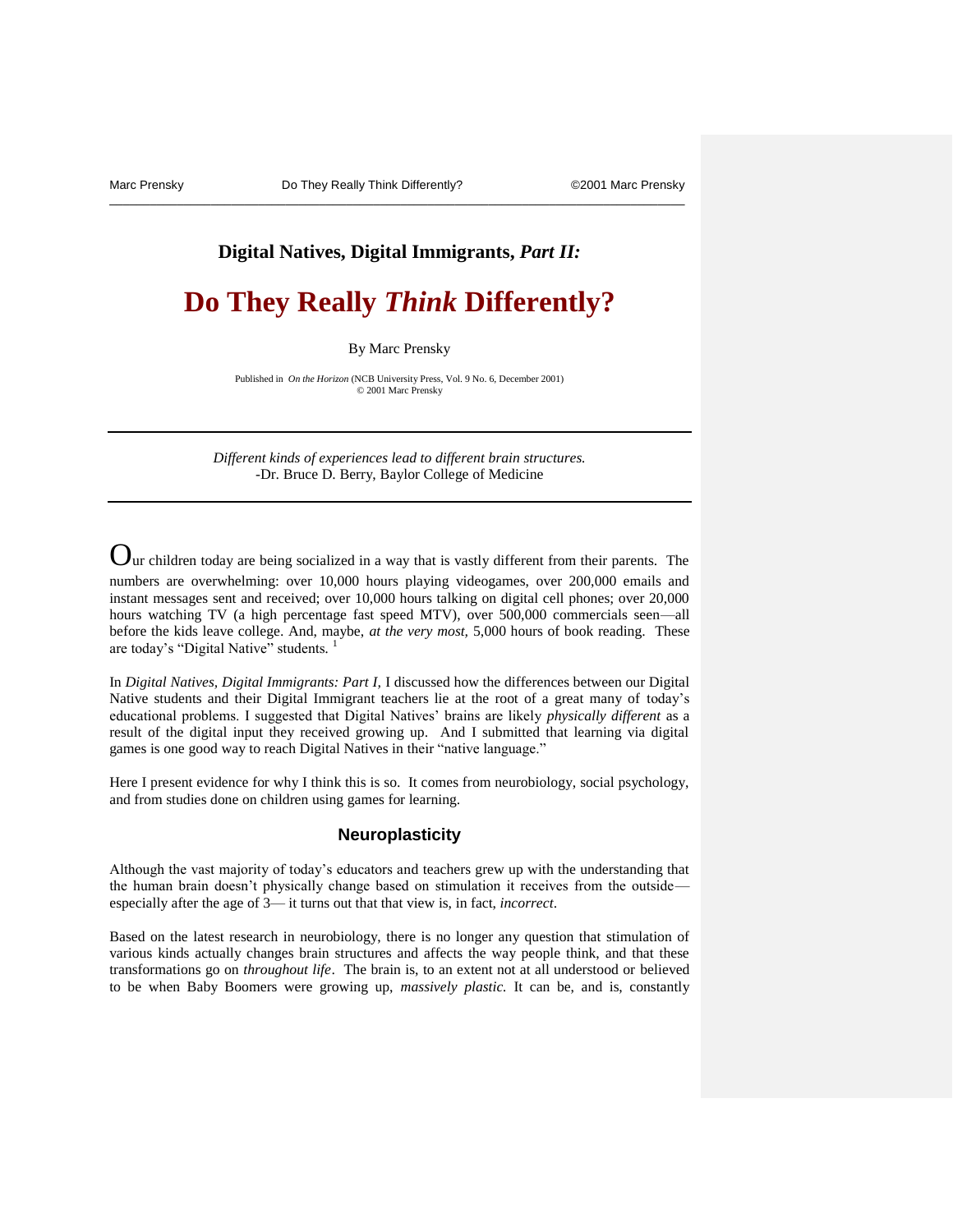reorganized**.** (Although the popular term *rewired* is somewhat misleading, the overall idea is right—the brain changes and organizes itself differently based on the inputs it receives.) The old idea that we have a fixed number of brain cells that die off one by one has been replaced by research showing that our supply of brain cells is replenished constantly. <sup>2</sup> The brain *constantly* reorganizes itself all our child and adult lives, a phenomenon technically known as *neuroplasticity*.

\_\_\_\_\_\_\_\_\_\_\_\_\_\_\_\_\_\_\_\_\_\_\_\_\_\_\_\_\_\_\_\_\_\_\_\_\_\_\_\_\_\_\_\_\_\_\_\_\_\_\_\_\_\_\_\_\_\_\_\_\_\_\_\_\_\_\_\_\_\_\_\_\_\_\_\_\_\_\_\_\_\_\_\_\_

One of the earliest pioneers in this field of neurological research found that rats in "enriched" environments showed brain changes compared with those in "impoverished" environments after as little as two weeks. Sensory areas of their brains were thicker, other layers heavier. Changes showed consistent overall growth, leading to the conclusion that *the brain maintains its plasticity for life*. 3

Other experiments leading to similar conclusions include the following:

- Ferrets' brains were physically rewired, with inputs from the eyes switched to where the hearing nerves went and vice versa. Their brains changed to accommodate the new inputs.<sup>4</sup>
- Imaging experiments have shown that when bind people learn Braille, "visual" areas of their brains lit up. Similarly, deaf people use their auditory cortex to read signs.<sup>5</sup>
- Scans of brains of people who tapped their fingers in a complicated sequence that they had practiced for weeks showed a larger area of motor cortex becoming activated then when they performed sequences they hadn't practiced.
- Japanese subjects were able learn to "reprogram" their circuitry for distinguishing "ra" from "la," a skill they "forget" soon after birth because their language doesn't require it.
- Researchers found that an additional language learned later in life goes into a different place in the brain than the language or languages learned as children. <sup>8</sup>
- Intensive reading instruction experiments with students aged 10 and up appeared to create lasting chemical changes in key areas of the subjects' brains.
- A comparison of musicians versus nonplayers brains via magnetic resonance imaging showed a 5 percent greater volume in the musicians' cerebellums, ascribed to adaptations in the brain's structure resulting from intensive musical training and practice.

We are only at the very beginning of understanding and applying brain plasticity research. The goal of many who are—such as the company Scientific Learning—is "neuroscience-based education."<sup>11</sup>

#### **Malleability**

Social psychology also provides strong evidence that one's thinking patterns change depending on one's experiences. Until very recently Western philosophers and psychologists took it for granted that the same basic processes underlie all human thought. While cultural differences might dictate what people think *about*, the *strategies* and *processes* of thought, which include logical reasoning and a desire to understand situations and events in linear terms of cause and effect, were assumed to be the same for everyone. However this, too, appears to be wrong.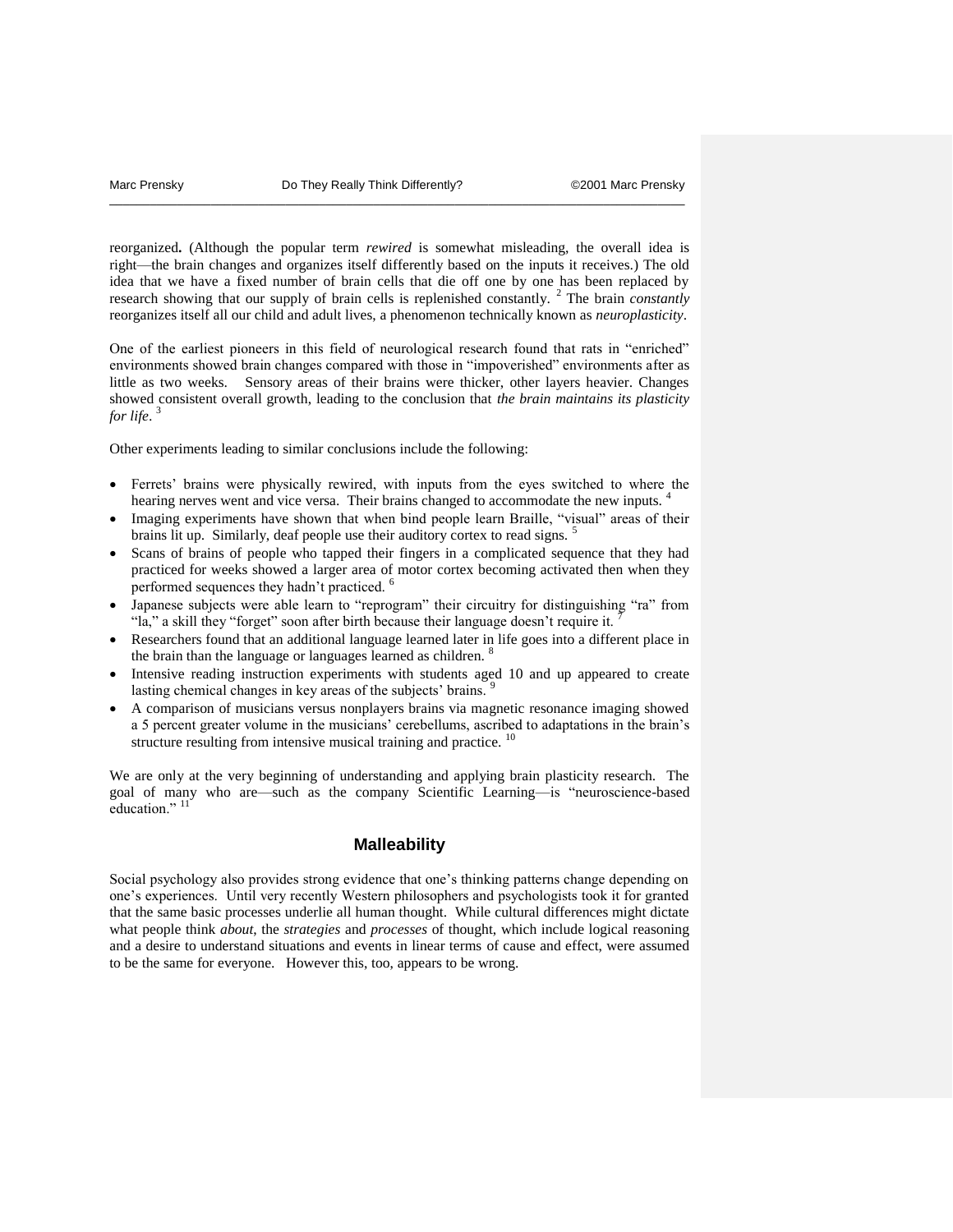Research by social psychologists <sup>12</sup> shows that people who grow up in different cultures do not just think about different things, they actually *think differently*. The environment and culture in which people are raised affects and even determines many of their thought processes.

\_\_\_\_\_\_\_\_\_\_\_\_\_\_\_\_\_\_\_\_\_\_\_\_\_\_\_\_\_\_\_\_\_\_\_\_\_\_\_\_\_\_\_\_\_\_\_\_\_\_\_\_\_\_\_\_\_\_\_\_\_\_\_\_\_\_\_\_\_\_\_\_\_\_\_\_\_\_\_\_\_\_\_\_\_

―We used to think that everybody uses categories in the same way, that logic plays the same kind of role for everyone in the understanding of everyday life, that memory, perception, rule application and so on are the same," says one. "But we're now arguing that cognitive processes themselves are just far more malleable than mainstream psychology assumed.<sup> $n_{13}$ </sup>

We now know that brains that undergo different developmental experiences develop differently, and that people who undergo different inputs from the culture that surrounds them think differently. And while we haven't yet directly observed Digital Natives' brains to see whether they are physically different (such as musicians' appear to be) the indirect evidence for this is extremely strong.

However, brains and thinking patterns do not just change overnight. A key finding of brain plasticity research is that brains do *not* reorganize casually, easily, or arbitrarily. "Brain reorganization takes place only when the animal pays attention to the sensory input and to the task."<sup>14</sup> "It requires very hard work."<sup>15</sup> Biofeedback requires upwards of 50 sessions to produce results. <sup>16</sup> Scientific Learning's Fast ForWard program requires students to spend 100 minutes a day, 5 days a week, for 5 to 10 weeks to create desired changes, because "it takes sharply focused attention to rewire a brain."<sup>17</sup>

Several hours a day, five days a week, sharply focused attention—does that remind you of anything? Oh, yes—video games! That is exactly what kids have been doing ever since *Pong* arrived in 1974. They have been adjusting or programming their brains to the speed, interactivity, and other factors in the games, much as boomers' brains were programmed to accommodate television, and literate man's brains were reprogrammed to deal with the invention of written language and reading (where the brain had to be retrained to deal with things in a highly linear way.) <sup>18</sup> "Reading does not just happen, it is a terrible struggle." <sup>19</sup> "Reading [has] a different neurology to it than the things that are built into our brain, like spoken language.<sup> $\frac{2}{3}$ </sup> One of the main focuses of schools for the hundreds of years since reading became a mass phenomenon has been retraining our speech-oriented brains to be able to read. Again, the training involves several hours a day, five days a week, and sharply focused attention.

Of course just when we'd figured out (more or less) how to retrain brains for reading, they were retrained again by television. And now things have changed *yet again*, and our children are furiously retraining their brains in even newer ways, many of which are antithetical to our older ways of thinking.

Children raised with the computer "think differently from the rest of us. They develop hypertext minds. They leap around. It's as though their cognitive structures were parallel, not sequential." <sup>21</sup> ―Linear thought processes that dominate educational systems now can actually retard learning for brains developed through game and Web-surfing processes on the computer."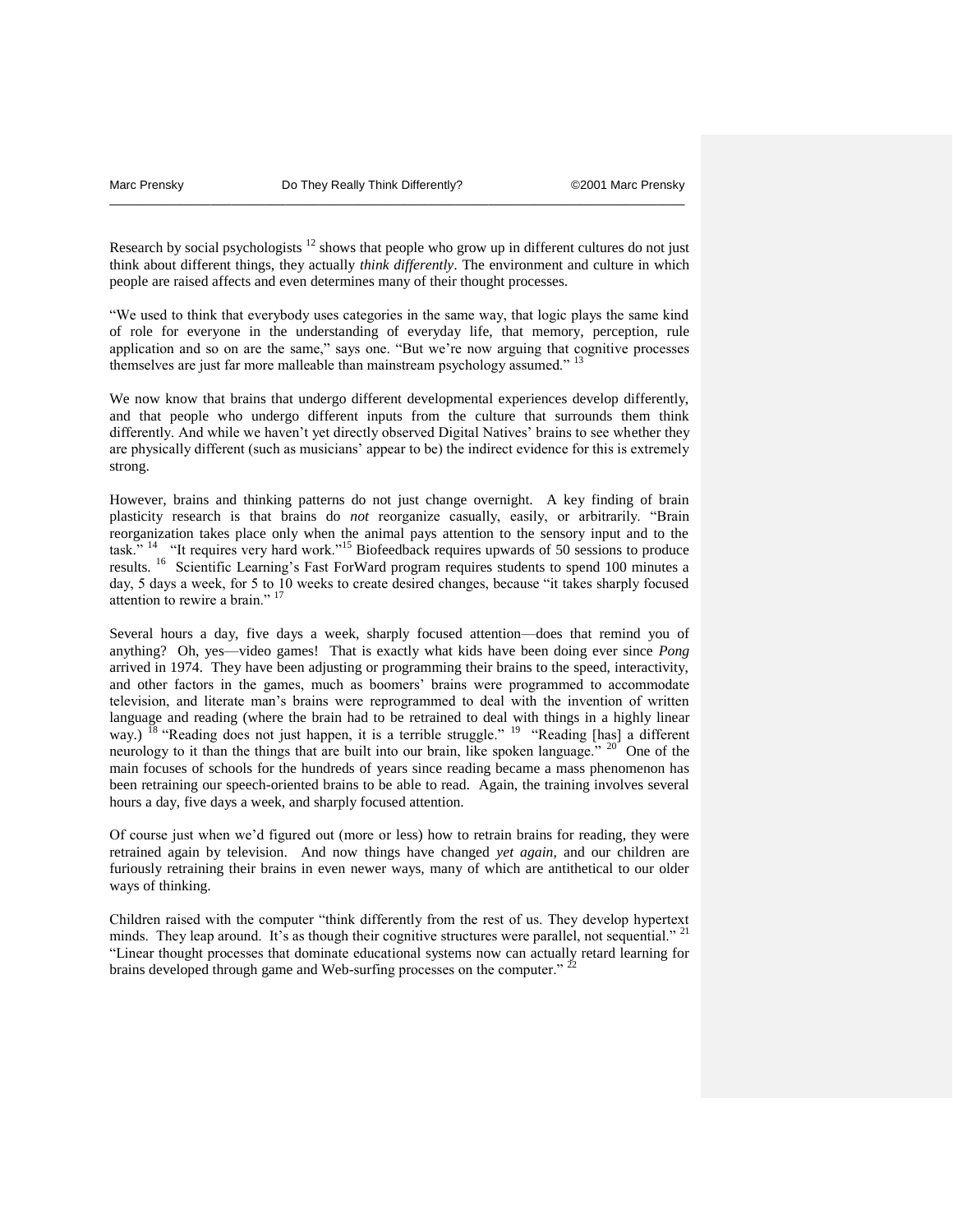Some have surmised that teenagers use different parts of their brain and think in different ways than adults when at the computer. <sup>23</sup> We now know that it goes even further—their brains are almost certainly *physiologically different*. But these differences, most observers agree, are less a matter of kind than a difference of degree. For example as a result of repeated experiences, particular brain areas are larger and more highly developed, and others are less so.

\_\_\_\_\_\_\_\_\_\_\_\_\_\_\_\_\_\_\_\_\_\_\_\_\_\_\_\_\_\_\_\_\_\_\_\_\_\_\_\_\_\_\_\_\_\_\_\_\_\_\_\_\_\_\_\_\_\_\_\_\_\_\_\_\_\_\_\_\_\_\_\_\_\_\_\_\_\_\_\_\_\_\_\_\_

For example, thinking skills enhanced by repeated exposure to computer games and other digital media include reading visual images as representations of three-dimensional space (representational competence), multidimensional visual-spatial skills, mental maps, "mental paper folding" (i.e. picturing the results of various origami-like folds in your mind without actually doing them), "inductive discovery" (i.e. making observations, formulating hypotheses and figuring out the rules governing the behavior of a dynamic representation), "attentional deployment" (such as monitoring multiple locations simultaneously), and responding faster to expected and unexpected stimuli.<sup>24</sup>

While these individual cognitive skills may not be new, the particular combination and intensity is. We now have a new generation with a very different blend of cognitive skills than its predecessors—the Digital Natives**.**

#### **What About Attention Spans?**

We hear teachers complain so often about the Digital Natives' attention spans that the phrase "the attention span of a gnat" has become a cliché. But is it really true?

"Sure they have short attention spans—for the old ways of learning," says a professor.  $25$  Their attention spans are *not* short for games, for example, or for anything else that actually interests them. As a result of their experiences Digital Natives crave *interactivity—*an immediate response to their each and every action. Traditional schooling provides very little of this compared to the rest of their world (one study showed that students in class get to ask a question every *10 hours*) <sup>26</sup> So it generally isn't that Digital Natives *can't* pay attention, it's that they *choose not to.*

Research done for *Sesame Street* reveals that children do not actually watch television continuously, but "in bursts." They tune in just enough to get the gist and be sure it makes sense. In one key experiment, half the children were shown the program in a room filled with toys. As expected, the group with toys was distracted and watched the show only about 47 percent of the time as opposed to 87 percent in the group without toys. But when the children were tested for how much of the show they remembered and understood, the scores were exactly the same. "We were led to the conclusion that the 5-year-olds in the toys group were attending quite strategically, distributing their attention between toy play and viewing so that they looked at what was for them the most informative part of the program. The strategy was so effective that the children could gain no more from increased attention."  $27$ 

**What Have We Lost?**

**Comment [SA1]:**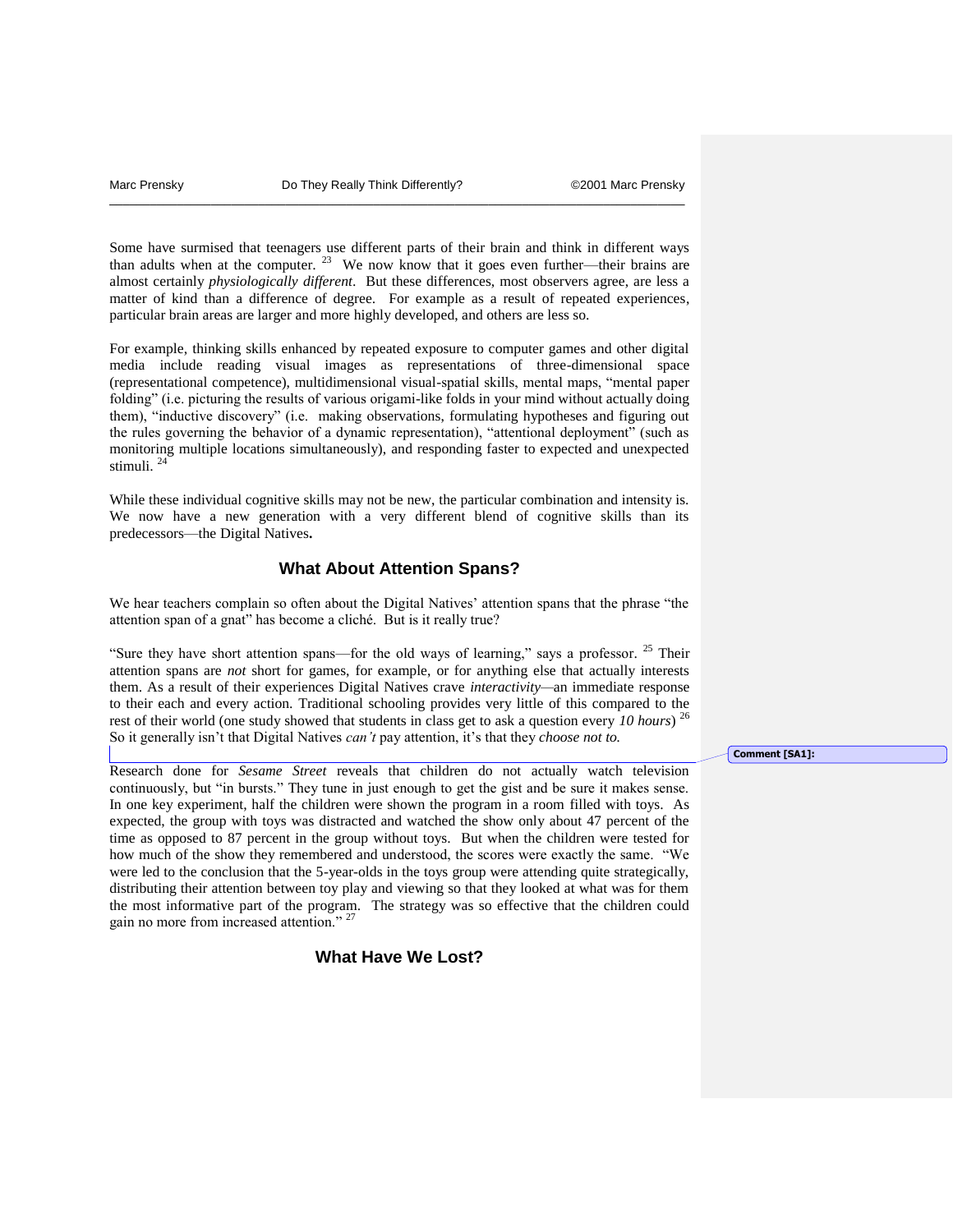Still, we often hear from teachers about increasing problems their students have with reading and thinking. What about this? Has anything been *lost* in the Digital Natives' "reprogramming" process?

\_\_\_\_\_\_\_\_\_\_\_\_\_\_\_\_\_\_\_\_\_\_\_\_\_\_\_\_\_\_\_\_\_\_\_\_\_\_\_\_\_\_\_\_\_\_\_\_\_\_\_\_\_\_\_\_\_\_\_\_\_\_\_\_\_\_\_\_\_\_\_\_\_\_\_\_\_\_\_\_\_\_\_\_\_

One key area that appears to have been affected is *reflection*. Reflection is what enables us, according to many theorists, to generalize, as we create "mental models" from our experience. It is, in many ways, the *process* of "learning from experience." In our twitch-speed world, there is less and less time and opportunity for reflection, and this development concerns many people. One of the most interesting challenges and opportunities in teaching Digital Natives is to figure out and invent ways to *include* reflection and critical thinking in the learning (either built into the instruction or through a process of instructor-led debriefing) *but still do it in the Digital Native language*. We can and must do more in this area.

Digital Natives accustomed to the twitch-speed, multitasking, random-access, graphics-first, active, connected, fun, fantasy, quick-payoff world of their video games, MTV, and Internet are *bored* by most of today's education, well meaning as it may be. But worse, the many skills that new technologies *have* actually enhanced (e.g., parallel processing, graphics awareness, and random access)—which have profound implications for their learning—are almost totally ignored by educators.

The cognitive differences of the Digital Natives *cry out* for new approaches to education with a better "fit." And, interestingly enough, it turns out that one of the few structures capable of meeting the Digital Natives' changing learning needs and requirements is the very video and computer games they so enjoy. This is why "Digital Game-Based Learning" is beginning to emerge and thrive.

## **But Does It Work?**

Of course many criticize today's learning games, and there is much to criticize. But if some of these games don't produce learning it is *not* because they are games, or because the concept of ―game-based learning‖ is faulty. It's because *those particular games are badly designed*. There is a great deal of evidence that children's learning games that *are* well designed *do* produce learning, and lots of it — by and while engaging kids.

While some educators refer to games as "sugar coating," giving that a strongly negative connotation—and often a sneer—it is a big help to the Digital Natives. After all, this is a medium they are very familiar with and really enjoy.

Elementary school, when you strip out the recesses and the lunch and the in-between times, actually consists of about three hours of instruction time in a typical 9 to 3 day. <sup>28</sup> So assuming, for example, that learning games were only 50% educational, if you could get kids to play them for six hours over a weekend, you'd effectively add a day a week to their schooling! Six hours is far less than a Digital Native would typically spend over a weekend watching TV and playing videogames. The trick, though, is to make the learning games compelling enough to actually be used in their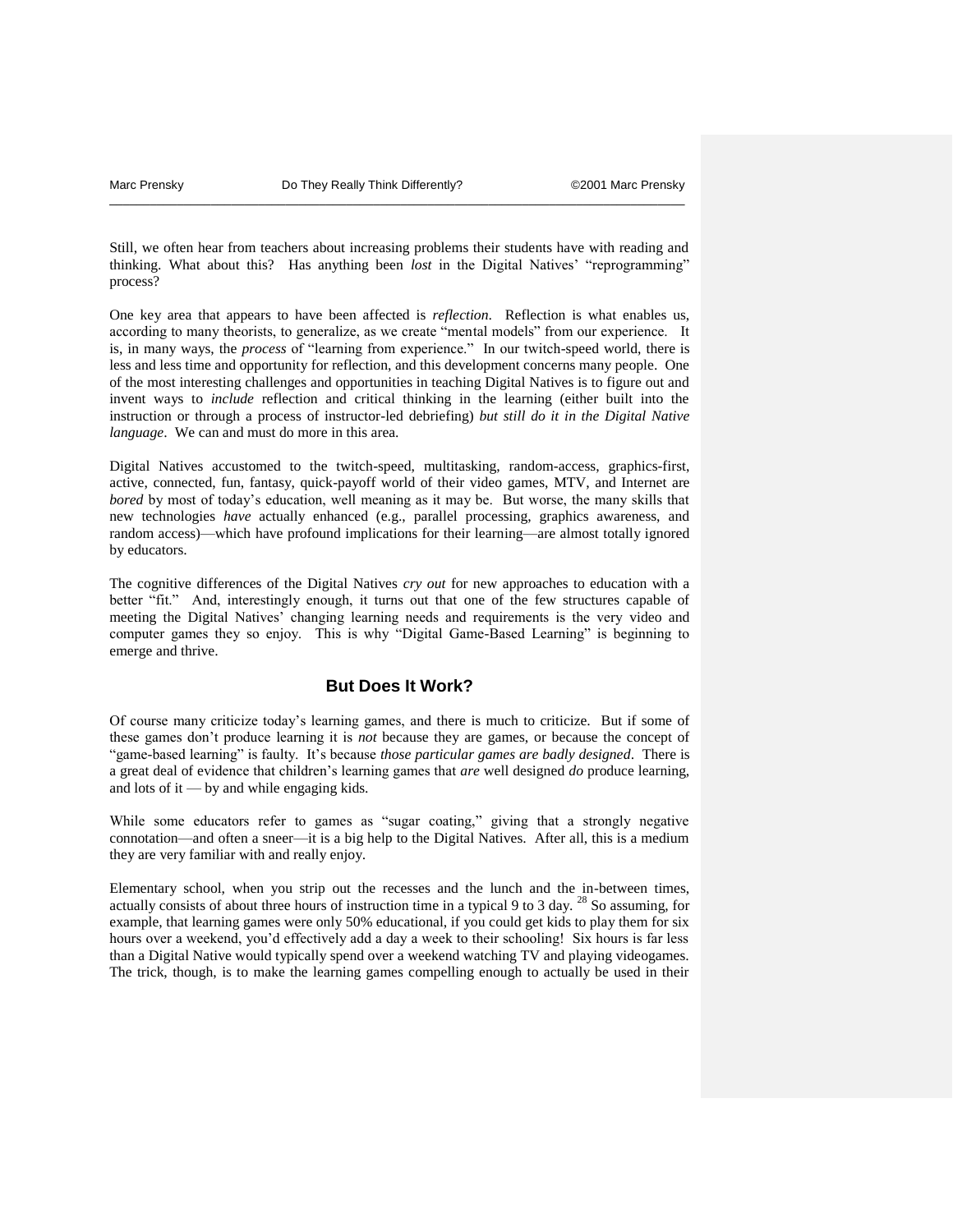place. They must be *real* games, not just drill with eye-candy, combined creatively with *real* content.

\_\_\_\_\_\_\_\_\_\_\_\_\_\_\_\_\_\_\_\_\_\_\_\_\_\_\_\_\_\_\_\_\_\_\_\_\_\_\_\_\_\_\_\_\_\_\_\_\_\_\_\_\_\_\_\_\_\_\_\_\_\_\_\_\_\_\_\_\_\_\_\_\_\_\_\_\_\_\_\_\_\_\_\_\_

The numbers back this up. The Lightspan Partnership, which created PlayStation games for curricular reinforcement, conducted studies in over 400 individual school districts and a "metaanalysis" as well. Their findings were increases in vocabulary and language arts of 24 and 25 percent respectively over the control groups, while the math problem solving and math procedures and algorithms scores were 51 and 30 percent higher. <sup>29</sup>

Click Health, which makes games to help kids self-manage their health issues, did clinical trials funded by the National Institutes of Health. They found, in the case of diabetes, that kids playing their games (as compared to a control group playing a pinball game) showed measurable gains in self-efficacy, communication with parents and diabetes self-care. And more importantly, urgent doctor visits for diabetes-related problems declined 77 percent in the treatment group. <sup>30</sup>

Scientific Learning's *Fast ForWard* game-based program for retraining kids with reading problems conducted National Field Trials using 60 independent professionals at 35 sites across the US and Canada. Using standardized tests, each of the 35 sites reported conclusive validation of the program's effectiveness, with 90 percent of the children achieving significant gains in one or more tested areas. <sup>31</sup>

Again and again it's the same simple story. Practice—time spent on learning—*works*. Kid's don't like to practice. Games capture their attention and make it happen. And of course they must be practicing the right things, so *design* is important.

The US military, which has a quarter of a million 18-year-olds to educate every year, is a big believer in learning games as a way to reach their Digital Natives. They know their volunteers expect this: "If we don't do things that way, they're not going to want to be in our environment." <sup>32</sup>

What's more, they've observed it working operationally in the field. "We've seen it time and time again in flying airplanes, in our mission simulators." Practical-minded Department of Defense trainers are perplexed by educators who say "We don't know that educational technology works we need to do some more studies." "We KNOW the technology works," they retort. We just want to get on with using it."  $33$ 

\_\_\_\_\_\_\_\_\_\_

So, today's neurobiologists and social psychologists agree that brains can and do change with new input. And today's educators with the most crucial learning missions—teaching the handicapped and the military—are already using custom designed computer and video games as an effective way of reaching Digital Natives. But the bulk of today's tradition-bound educational establishment seem in no hurry to follow their lead.

Yet these educators know *something* is wrong, because they are not reaching their Digital Native students as well as they reached students in the past. So they face an important choice.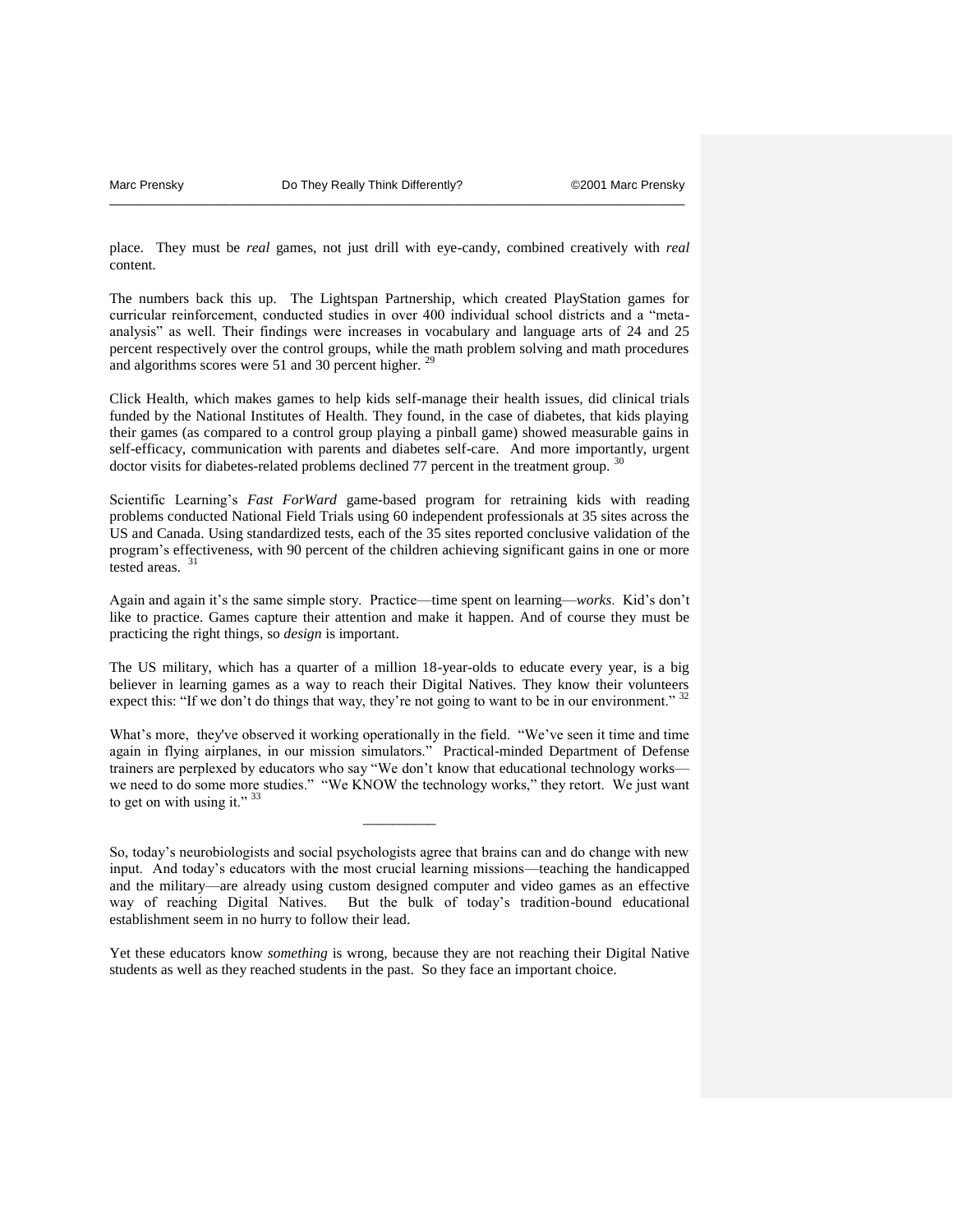On the one hand, they can choose to ignore their eyes, ears and intuition, pretend the Digital Native/Digital Immigrant issue does not exist, and continue to use their suddenly-much-lesseffective traditional methods until they retire and the Digital Natives take over.

\_\_\_\_\_\_\_\_\_\_\_\_\_\_\_\_\_\_\_\_\_\_\_\_\_\_\_\_\_\_\_\_\_\_\_\_\_\_\_\_\_\_\_\_\_\_\_\_\_\_\_\_\_\_\_\_\_\_\_\_\_\_\_\_\_\_\_\_\_\_\_\_\_\_\_\_\_\_\_\_\_\_\_\_\_

Or they can chose instead to *accept* the fact that they have become Immigrants into a new Digital world, and to look to their own creativity, their Digital Native students, their sympathetic administrators and other sources to help them communicate their still-valuable knowledge and wisdom in that world's new language.

The route they ultimately choose—and the education of their Digital Native students—depends very much on us.

*Marc Prensky is an internationally acclaimed speaker, writer, consultant, and designer in the critical areas of education and learning. He is the author of Digital Game-Based Learning (McGraw Hill, 2001.) He is founder and CEO of Games2train, a game-based learning company; founder of The Digital Multiplier, an organization dedicated to eliminated the digital divide in learning worldwide; and creator of the site www.SocialImpactGames.com. Mr. Prensky holds an MBA from Harvard and a Masters in Teaching from Yale. More of Marc's writings can be found at [www.marcprensky.com/writing/default.asp](http://www.marcprensky.com/writing/default.asp) . He can be contacted at [marc@games2train.com](mailto:marc@games2train.com)*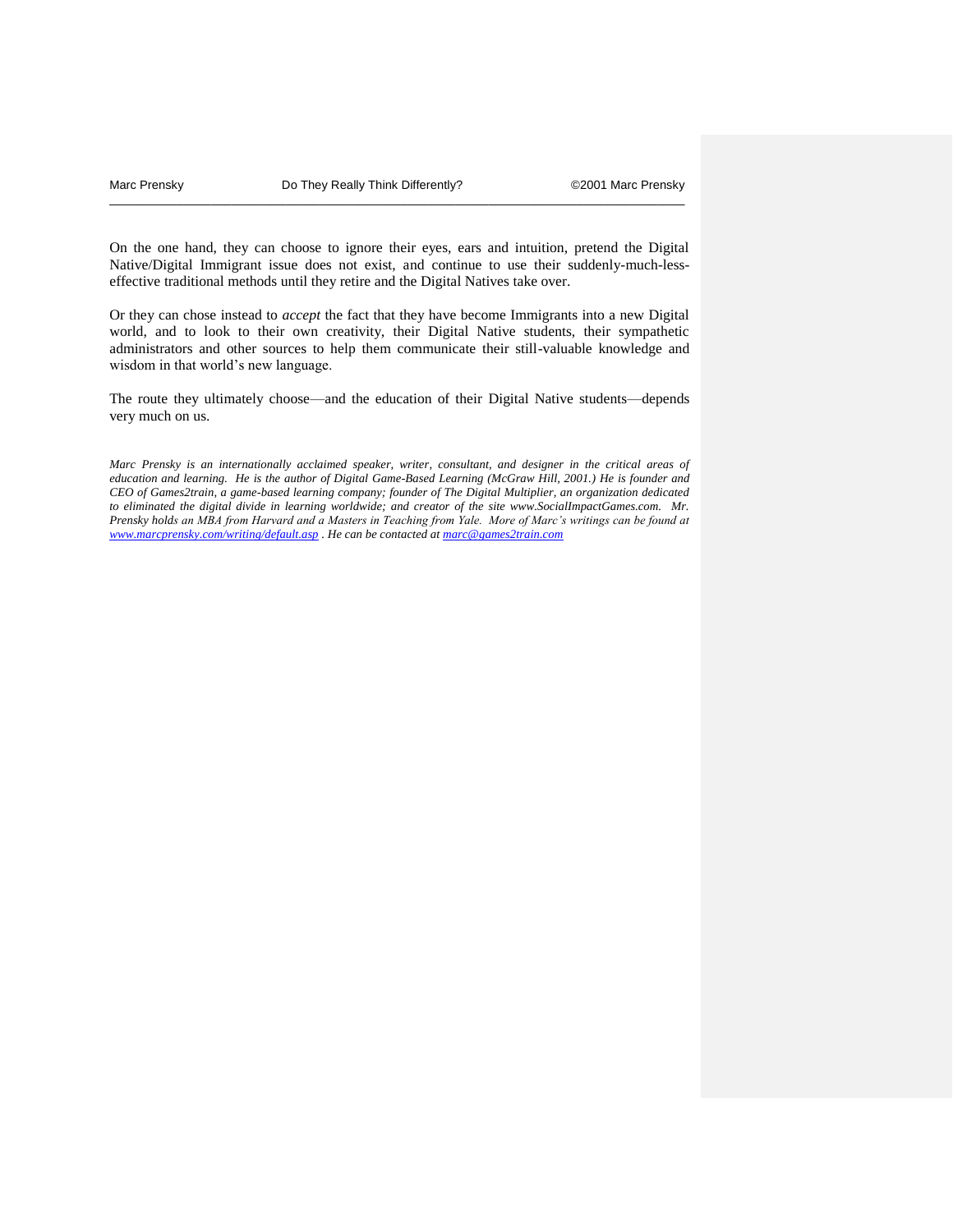#### **Notes**

\_\_\_\_\_\_\_\_\_\_\_\_\_\_\_\_\_\_\_\_\_\_\_\_\_\_\_\_\_\_\_\_\_\_\_\_\_\_\_\_\_\_\_\_\_\_\_\_\_\_\_\_\_\_\_\_\_\_\_\_\_\_\_\_\_\_\_\_\_\_\_\_\_\_\_\_\_\_\_\_\_\_\_\_\_

1. These numbers are intended purely as "order of magnitude" approximations; they obviously vary widely for individuals. They were arrived at in the following ways ( Note: I am very interested in any additional data anyone has on this):

*Videogames*: Average play time: 1.5 hours/day (Source: "Interactive Videogames, *Mediascope*, June 1996.) It is likely to be higher five years later, so  $1.8 \times 365 \times 15$  years = 9,855 hours.

*E-mails and Instant Messages*: Average 40 per day x 365 x 15 years = 219, 000. This is not unrealistic even for pre-teens – in just one instant messaging connection there may be over 100 exchanges per day – and most people do multiple connections.

*TV*: "Television in the Home, 1998: Third Annual Survey of Parent and Children, Annenburg Policy Center, June 22, 1998, gives the number of TV hours watched per day as 2.55. M. Chen, in the *Smart Parents Guide to Kid's TV*, (1994) gives the number as 4 hours/day. Taking the average, 3.3 hrs/day x 365 days x 18 years = 21,681.

*Commercials*: There are roughly 18 30-second commercials during a TV hour. 18 commercials/hour x 3.3 hours/day x 365 days x 20 years (infants *love* commercials) = 433,620.

*Reading*: Eric Leuliette, a voracious (and meticulous) reader who has listed online every book he has ever read (www.csr.utexas.edu/personal/leuliette/fw\_table\_home.html), read about 1300 books through college. If we take 1300 books x 200 pages per book x 400 words per page, we get 10,400,000,000 words. Read at 400 words/that gives 260,000 minutes, or 4,333 hours. This represents a little over 3 hours/book. Although others may read more slowly, most have read far fewer books than Leuliette.

- 2. Paul Perry in *American Way*, May 15, 2000.
- 3. Renate Numella Caine and Geoffrey Caine, *Making Connections: Teaching and the Human Brain*, Addison-Wesley, 1991, p.31.
- 4. Dr. Mriganka Sur, *Nature*, April 20, 2000.
- 5. Sandra Blakeslee, *New York Times*, April 24, 2000.
- 6. Leslie Ungerlieder, National Institutes of Health.
- 7. James McLelland, University of Pittsburgh.
- 8. Cited in *Inferential Focus Briefing*, September 30, 1997.
- 9. Virginia Berninger, University of Washington, *American Journal of Neuroradiology*, May 2000.
- 10. Dr. Mark Jude Tramano of Harvard. Reported in *USA Today* December 10, 1998.
- 11. *Newsweek*, January 1, 2000.
- 12. They include Alexandr Romanovich Luria (1902-1977), Soviet pioneer in neuropsychology, author of *The Human Brain and Psychological Processes* (1963), and, more recently, Dr. Richard Nisbett of the University of Michigan.
- 13. Quoted in Erica Goode, "How Culture Molds Habits of Thought," New York Times, August 8, 2000.
- 14. John T. Bruer, *The Myth of the First Three Years,* The Free Press, 1999, p. 155.